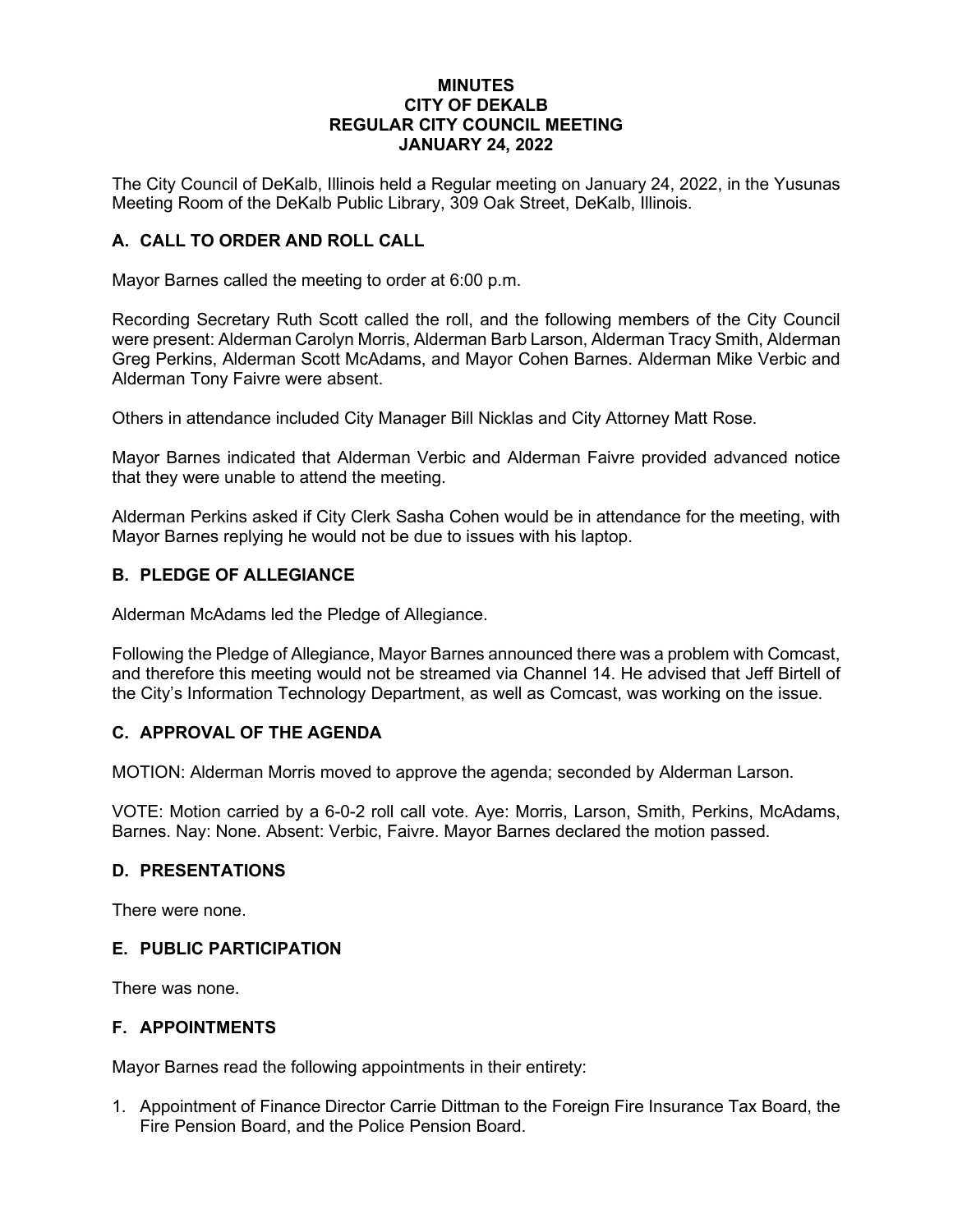Regular Meeting Agenda January 24,2022 Page 2 of 8

2. Appointment of Acting Fire Chief Mike Thomas and City Manager Bill Nicklas as Management Representatives to the Ground Emergency Medical Transportation (GEMT) Committee as per Section 6.1,G of the City and IAFF Local 1236 Collective Bargaining Agreement.

MOTION: Alderman Smith moved to approve the appointments; seconded by Alderman McAdams.

VOTE: Motion carried by a 6-0-2 roll call vote. Aye: Morris, Larson, Smith, Perkins, McAdams, Barnes. Nay: None. Absent: Verbic, Faivre. Mayor Barnes declared the motion passed.

# **G. APPROVAL OF THE MINUTES**

Mayor Barnes read the following by title only:

1. Minutes Submitted by the City Clerk.

There were none.

- 2. Minutes Submitted by the Recording Secretary
	- a. Minutes of the Regular City Council Meeting of January 10, 2022.

MOTION: Alderman Perkins moved to approve the minutes; seconded by Alderman McAdams.

VOTE: Motion carried by a 6-0-2 roll call vote. Aye: Morris, Larson, Smith, Perkins, McAdams, Barnes. Nay: None. Absent: Verbic, Faivre. Mayor Barnes declared the motion passed.

## **H. CONSENT AGENDA**

Mayor Barnes read the following by title only:

- 1. Accounts Payable and Payroll through January 24, 2022, in the Amount of \$2,404,788.39.
- 2. Investment and Bank Balance Summary through November 2021.
- 3. Year-to-Date Revenues and Expenditures through November 2021.
- 4. Freedom of Information Action (FOIA) Report December 2021.
- 5. FY2021 Human Services Funding Report Fourth Quarter.

MOTION: Alderman Larson moved to approve the items listed under the Consent Agenda; seconded by Alderman Morris.

VOTE: Motion carried by a 6-0-2 roll call vote. Aye: Morris, Larson, Smith, Perkins, McAdams, Barnes. Nay: None. Absent: Verbic, Faivre. Mayor Barnes declared the motion passed.

### **I. PUBLIC HEARINGS**

Mayor Barnes opened the Public Hearing at 6:05 p.m. and read the following title in its entirety: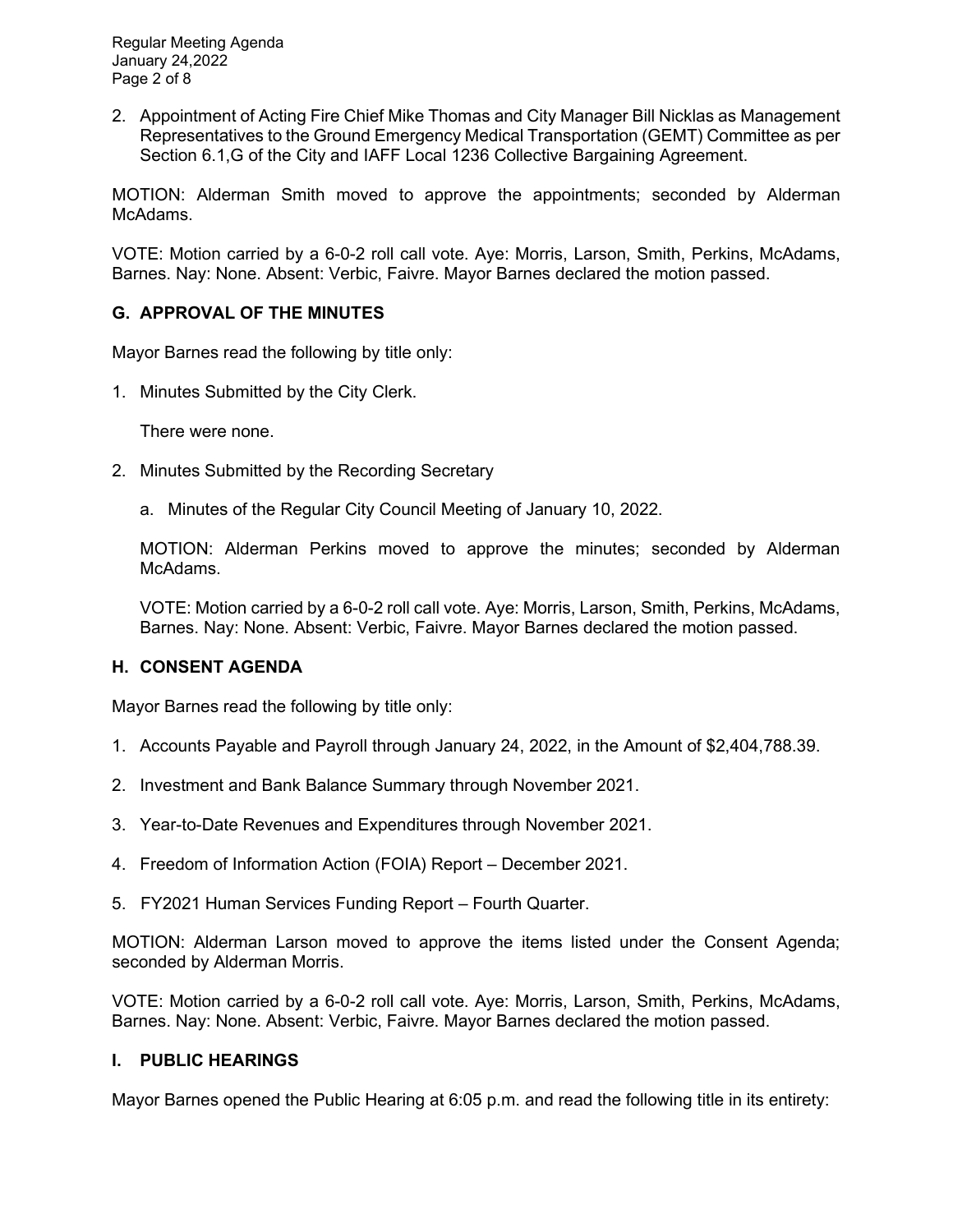1. Public Hearing Regarding the Proposed Annexation of a .68 Acre Property Located Along the North Side of Barber Greene Road, Approximately 180 Feet West of County Farm Road, Commonly Known as 2616 Barber Greene Road (Arista Residences).

There was no one from the public who wished to speak.

City Manager Nicklas stated there were two ordinances listed on the agenda that pertain to this public hearing, one an annexation and the other a zoning map amendment, as referenced in the title above. He noted both ordinances would be overviewed in more detail later in the meeting.

There was no discussion among Council.

Mayor Barnes closed the Public Hearing at 6:07 p.m.

## **J. CONSIDERATIONS**

There were none.

## **K. RESOLUTIONS**

**1. Resolution 2022-012 Authorizing the Waiver of Competitive Bidding and Approving the Purchase of Water Meters and Radio Transmitters from Badger Meter Inc. and Core & Main in an Amount Not to Exceed \$80,000.** 

Mayor Barnes read the resolution by title only.

MOTION: Alderman Morris moved to approve the resolution; seconded by Alderman McAdams.

City Manager Nicklas provided an overview of this item based on the information provided in the agenda packet. This item pertains to the purchase of new water meters and some reading devices in order to maintain the replacement schedule for older equipment. Approval of this resolution was recommended.

There was no discussion among Council.

VOTE: Motion carried by a 6-0-2 roll call vote. Aye: Morris, Larson, Smith, Perkins, McAdams, Barnes. Nay: None. Absent: Verbic, Faivre. Mayor Barnes declared the motion passed.

**2. Resolution 2022-013 Authorizing the Purchase and Equipping of One Police Interceptor Vehicle through Morrow Brothers Ford for the DeKalb Police Department in an Amount Not to Exceed \$46,585.** 

Mayor Barnes read the resolution by title only.

MOTION: Alderman Smith moved to approve the resolution; seconded by Alderman Perkins.

City Manager Nicklas provided an overview of this item based on the information provided in the agenda packet, stating the engine blew up in one of the Police Department's older vehicles due to a coolant system fail. Upon further inspection, it was determined that it would cost more to repair the vehicle than it was worth. The replacement vehicle will be purchased from Morrow Brothers Ford at a purchase price determined by the Illinois Central Management Services contract. Due to the concurrent arrival of both 2021 and 2022 models, Morrow Brothers Ford has stated that if the supplied vehicle ends up being a 2022 model, they will honor the 2021 price. There was no discussion among Council.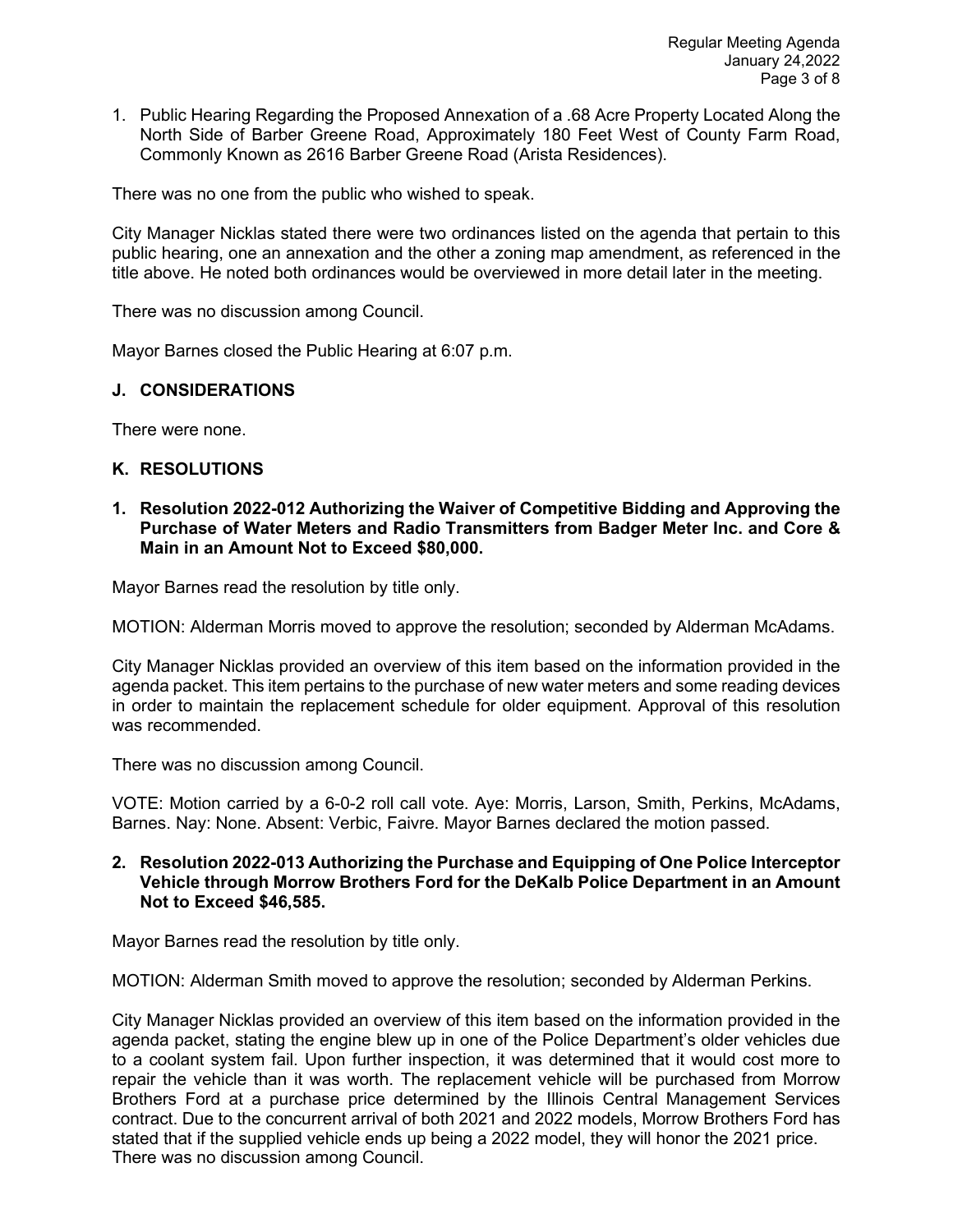Regular Meeting Agenda January 24,2022 Page 4 of 8

Prior to Council's vote on this item, Mayor Barnes noted the large amount of detailed information provided in the summary agenda, which is why there isn't much dialogue on some items. He added that City Manager Nicklas and his staff are very responsive to Council members when they reach out with questions regarding an item prior to Council meetings. Approval of this resolution was recommended.

Mayor Barnes commended City Manager Nicklas and his staff for the information provided prior to each Council meeting and encouraged the public to view the agenda packets, which can be found on the City's website.

VOTE: Motion carried by a 6-0-2 roll call vote. Aye: Morris, Larson, Smith, Perkins, McAdams, Barnes. Nay: None. Absent: Verbic, Faivre. Mayor Barnes declared the motion passed.

# **L. ORDINANCES – SECOND READING**

There were none.

## **M. ORDINANCES – FIRST READING**

### **1. Ordinance 2021-005 Amending Chapter 38 "Intoxicating Liquors", Section 38.09 "Restrictions Generally Applicable", as it Pertains to the Delivery of Liquor.**

Mayor Barnes read the ordinance by title only.

MOTION: Alderman McAdams moved to approve first reading of the ordinance; seconded by Alderman Morris.

City Manager Nicklas provided an overview of this item based on the information provided in the agenda packet. He began by reminding Council that during the first few months of the COVID pandemic, the City extended provisional package liquor licenses for the home delivery of beer and wine to help offset the adverse impact of restaurant and bar closures imposed by the governor's office. Now that the state legislature has codified that guidance, this chapter amendment updates the City's municipal code in accordance with those enactments, which includes the delivery and carry out of "to-go" mixed drinks and/or "growlers" in containers with screw on lids and tamper-proof seals. Approval of this ordinance was recommended.

Alderman Smith asked if the change to the legislation would automatically expire or would Council have to amend the chapter again. City Attorney Rose replied that liquor delivery by a third party wouldn't but the delivery of "to go" mixed drinks is set to expire on January 3, 2024, unless the state passes legislation to extend. The City's amendment mimics that legislature so it would expire at the same unless council takes further action, which it can do under home rule.

Alderman Smith then asked if there had been issues with the delivery and carry out of alcoholic beverages, to which City Manager Nicklas replied there had been none.

VOTE: Motion carried by a 6-0-2 roll call vote. Aye: Morris, Larson, Smith, Perkins, McAdams, Barnes. Nay: None. Absent: Verbic, Faivre. Mayor Barnes declared the motion passed.

MOTION: Alderman Perkins moved to waive second reading and approve the ordinance; seconded by Alderman McAdams.

VOTE: Motion carried by a 6-0-2 roll call vote. Aye: Morris, Larson, Smith, Perkins, McAdams, Barnes. Nay: None. Absent: Verbic, Faivre. Mayor Barnes declared the motion passed.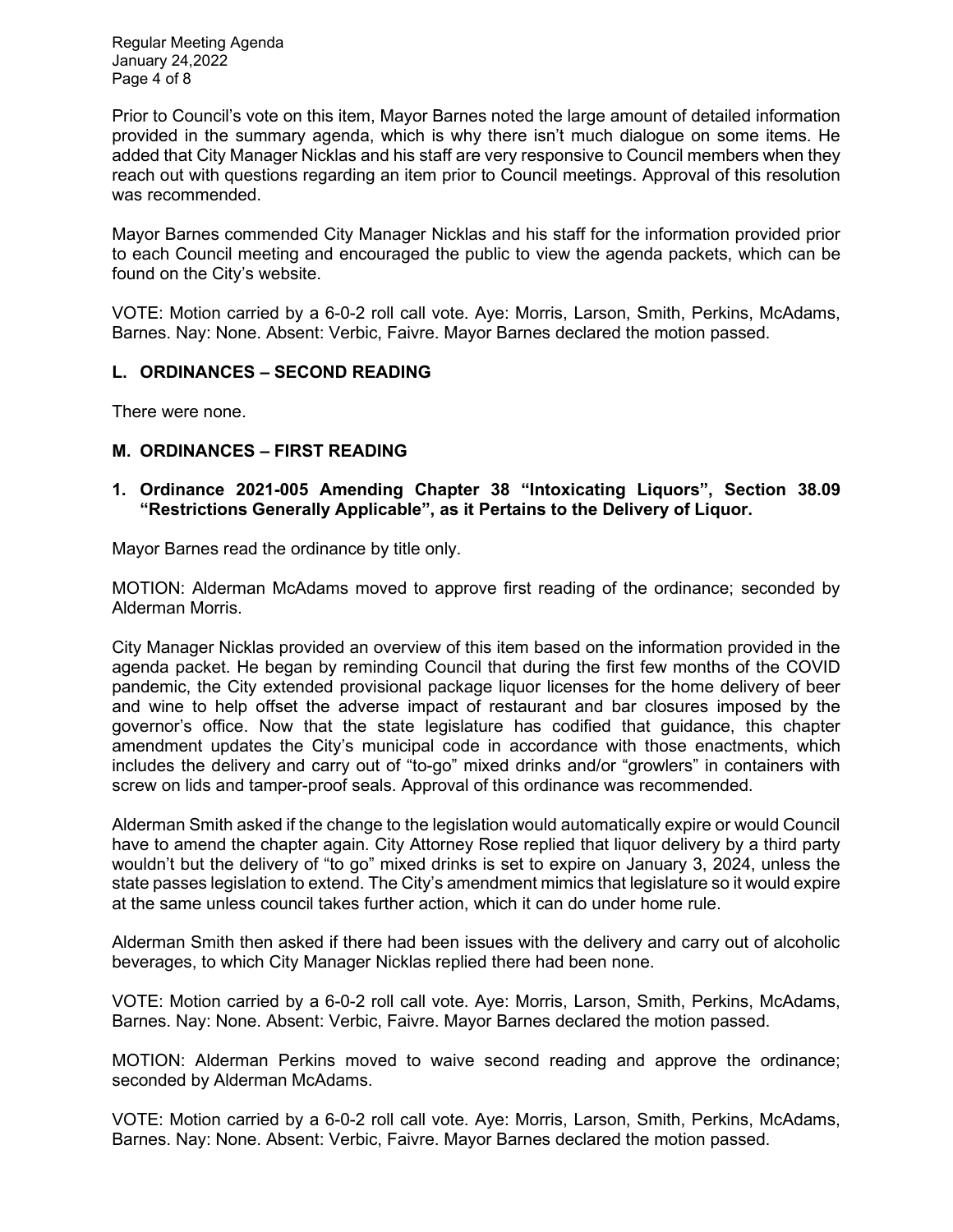## **2. Ordinance 2022-006 Authorizing a Reimbursement in the Amount of \$269,741.17 to Northern Illinois University (NIU) for the 2021 Overpayment of Annual Contributions for Integrated Transit Services.**

Mayor Barnes read the ordinance by title only.

MOTION: Alderman Smith moved to approve the ordinance; seconded by Alderman Larson.

City Manager Nicklas provided an overview of this item based on the information provided in the agenda packet. In October 2018, the City and NIU entered into an intergovernmental agreement (IGA) to address a cost sharing understanding, where NIU was to contribute 40% of the total cost for the combined fixed route and paratransit services in DeKalb. It was agreed that the City would track this every year and a certain amount was put into our budget, with a recalculation at the end of the year to make sure the costs were what were expected. In 2021 the City expected the costs would be higher but they weren't. Therefore, NIU has an overpayment of \$269,741.17. Approval of this ordinance will reimburse NIU in that amount. Approval of the ordinance was recommended.

Alderman Smith asked for confirmation that the funds being used to reimburse NIU was grant money. City Manager Nicklas confirmed that it was, adding that the City's share comes from the federal government and not from local taxpayers.

There was brief discussion between Mayor Barnes and City Manager Nicklas regarding fixed costs.

VOTE: Motion carried by a 6-0-2 roll call vote. Aye: Morris, Larson, Smith, Perkins, McAdams, Barnes. Nay: None. Absent: Verbic, Faivre. Mayor Barnes declared the motion passed.

At this point in the meeting, City Manager Nicklas requested waiver of second reading for Ordinance 2022-005. Motion information and voting results are provided under that ordinance above.

MOTION: Alderman Smith moved to waive second reading and approve the ordinance; seconded by Alderman Morris.

VOTE: Motion carried by a 6-0-2 roll call vote. Aye: Morris, Larson, Smith, Perkins, McAdams, Barnes. Nay: None. Absent: Verbic, Faivre. Mayor Barnes declared the motion passed.

**3. Ordinance 2022-007 Authorizing the Annexation of Certain Property to the City of DeKalb Located Along the North Side of Barber Greene Road, Approximately 180 Feet West of County Farm Road Commonly Known as 2616 Barber Greene Road (Arista Residences).** 

Mayor Barnes read the ordinance by title only.

MOTION: Alderman McAdams moved to approve first reading of the ordinance; seconded by Alderman Larson.

City Manager Nicklas provided an overview of this item based on the information provided in the agenda packet. Pappas Development is interested in redeveloping the former Buhr's Landscaping and Lawn Care site on Barber Greene Road. The overall site contains 1.8 acres. Of that land area, a parcel of about .68 acres is currently within unincorporated DeKalb County. The present owners of the property, Herb and Linda Buhr, note the site has been for sale for 18 years and the business has been closed for about two years.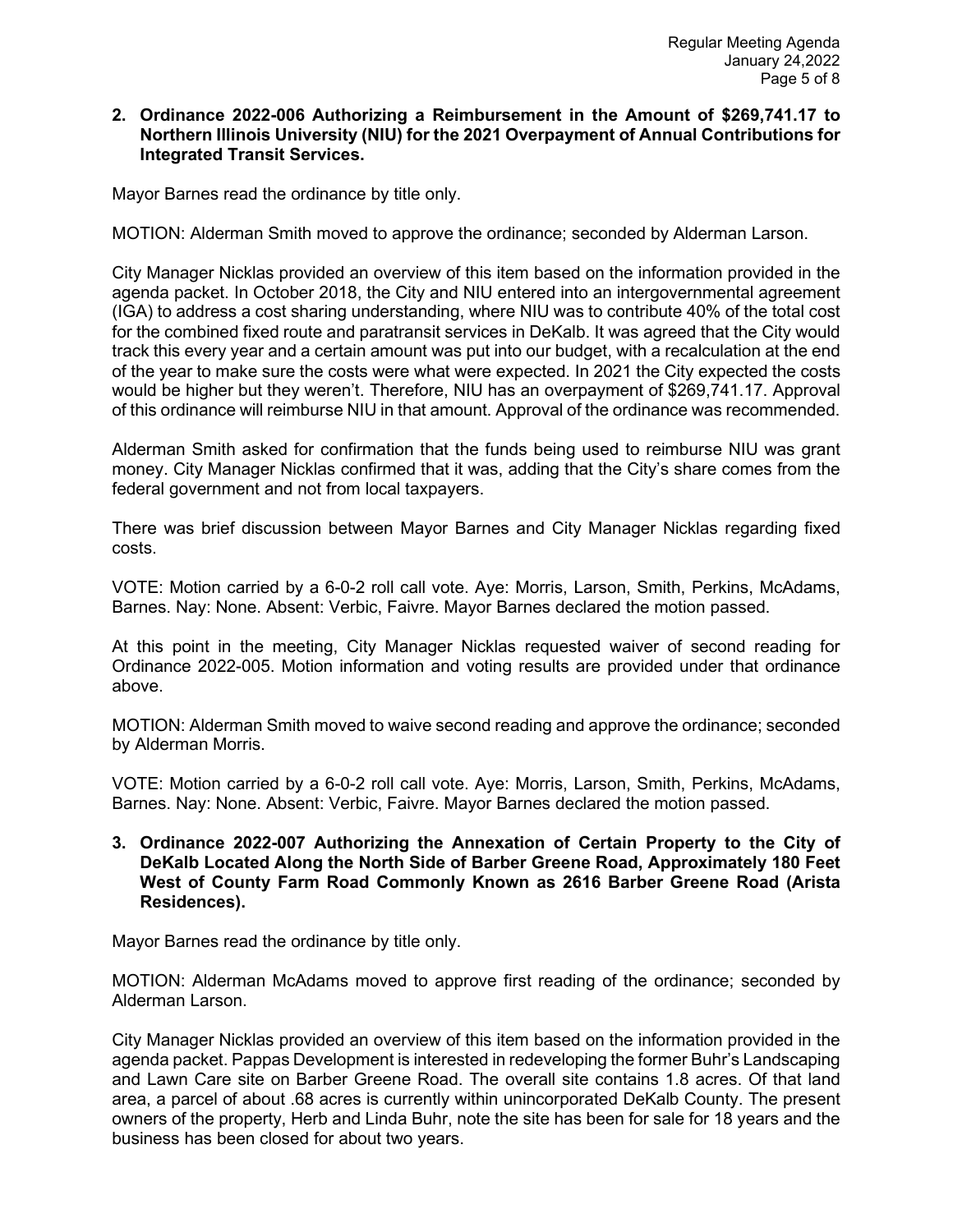Regular Meeting Agenda January 24,2022 Page 6 of 8

The proposed Arista Residences by Pappas Development will include 61 one-bedroom, fully furnished apartment units with 12-plus month leases. The units will comprise about 700 square feet and the estimated monthly rent will be \$1,350. Amenities will include a hotel-style lobby, hospitality room, business center, full gym, and EV (electric vehicle) charging stations. There will be no commercial uses in the building.

Mayor Barnes asked about incentives for the developer, with City Manager Nicklas replying there would be none.

Alderman Morris stated this is an efficient use of the space and she's thrilled to see this proposal and see the land put to new and exciting use that will most likely revitalize the space and bring new energy and traffic.

There was brief discussion between Alderman Morris and one of the developers, Foti Pappas, regarding the furnishing of the apartments, the length of the leases, and parking needs. The apartments will be fully furnished, with leases from 12 to 24 months. As for the parking, Mr. Pappas indicated that the amount of parking (92 spaces – 56 covered and 36 uncovered) is a requirement set by the City, but it's not needed.

There was brief discussion regarding parking requirements, which is 1.5 spaces per unit.

Noting environmental needs, Alderman Morris stated it's worth considering and assessing whether or not the parking ordinances needs to be reduced. She also suggested doubling the EV charging stations.

Mr. Pappas stated that the demand for EV charging stations has increased.

Alderman Morris added that the EV stations could also be a draw for those passing through.

City Manager Nicklas stated that a list of considerations and amendments will be brought forward to Council in the near future from the City's Unified Development Ordinance (UDO), one of which includes parking requirements around town.

Alderman Morris stated we may want to consider that before taking significant action.

Brief discussion ensued.

VOTE: Motion carried by a 6-0-2 roll call vote. Aye: Morris, Larson, Smith, Perkins, McAdams, Barnes. Nay: None. Absent: Verbic, Faivre. Mayor Barnes declared the motion passed.

MOTION: Alderman Morris moved to waive second reading of the ordinance; seconded by Alderman McAdams.

VOTE: Motion carried by a 6-0-2 roll call vote. Aye: Morris, Larson, Smith, Perkins, McAdams, Barnes. Nay: None. Absent: Verbic, Faivre. Mayor Barnes declared the motion passed.

**4. Ordinance 2022-008 Authorizing a Zoning Map Amendment from the "SFR1" Single Family Residential District to the "PD-C" Planned Development – Residential District and a Zoning Map Amendment from the "GC" General Commercial District to the "PD-R" Planned Development – Residential District, and Approval of a Preliminary Plan (2616 Barber Greene Road and 1383 Barber Greene Road (Arista Residences).** 

Mayor Barnes read the ordinance by title only.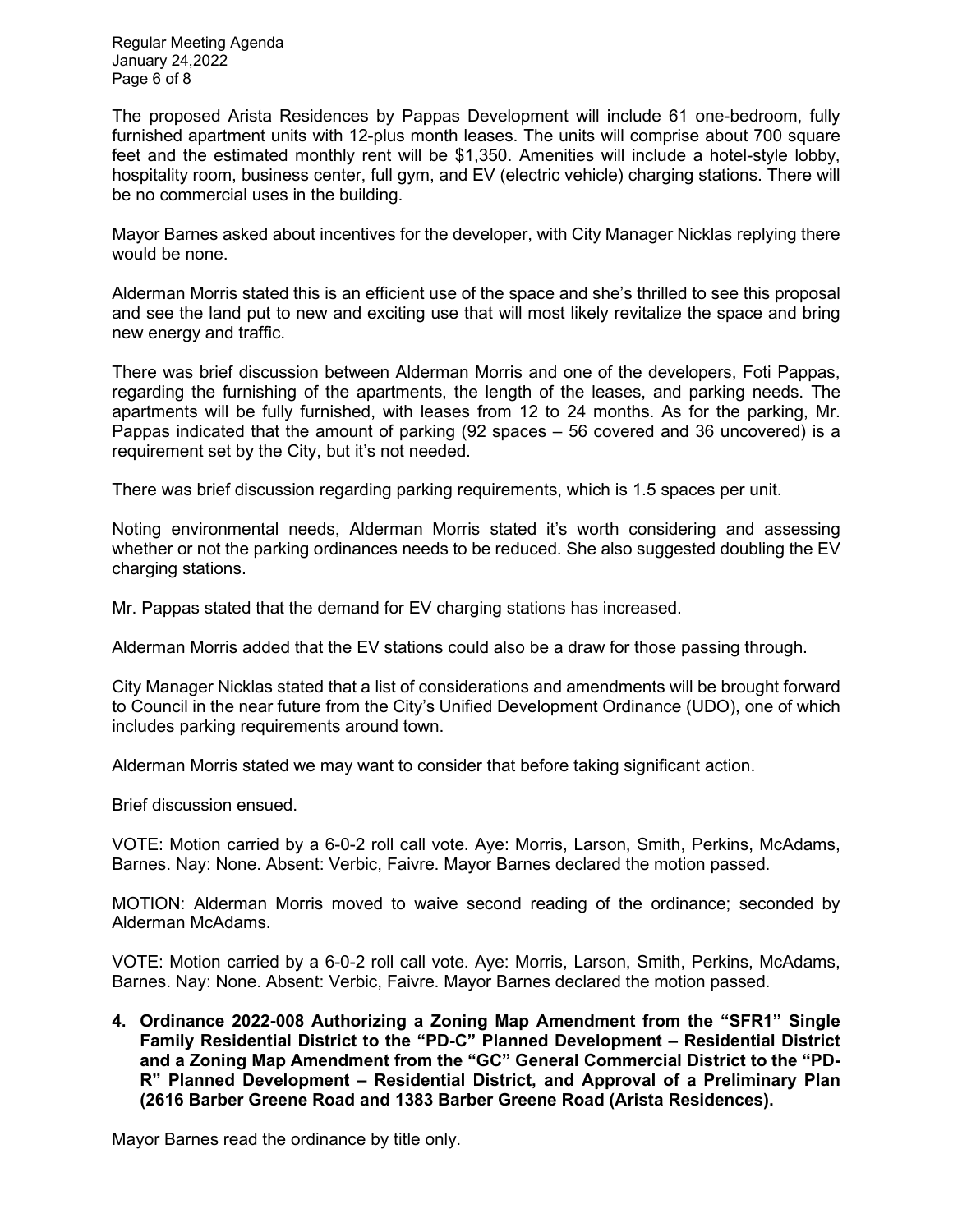MOTION: Alderman Larson moved to approve first reading of the ordinance; seconded by Alderman McAdams.

City Manager Nicklas provided an overview of this item based on the information provided in the agenda packet. With the approval of the previous ordinance, the property needs to be rezoned to legally support the fully furnished apartment uses contemplated. According to the City's UDO, property annexed to the City is automatically zoned "SFR1" Single-Family Residential upon annexation, therefore, the applicant has requested rezoning of the .68 acres from the "SFR1" District to "PD-R" Planned Development-Residential District. The eastern 1.1 acres is zoned "GC" General Commercial District, so the applicant is further requesting a rezoning of that parcel to "PD-R" District to unify the site under a common zoning.

Alderman Smith asked if the parking requirements were reduced, would the amendment still have to be made. City Manager Nicklas replied that the extra space could be used to increase the amount of open space, however, the current code requires 92 parking spaces. In order to change that, this item would have to be taken back to the Planning and Zoning Commission and then back to Council. At this point the petitioners are prepared to accept the parking requirement.

Brief discussion ensued regarding future proposals in reduction of the parking requirement.

VOTE: Motion carried by a 6-0-2 roll call vote. Aye: Morris, Larson, Smith, Perkins, McAdams, Barnes. Nay: None. Absent: Verbic, Faivre. Mayor Barnes declared the motion passed.

MOTION: Alderman Morris moved to waive second reading and approve the ordinance; seconded by Alderman McAdams.

VOTE: Motion carried by a 6-0-2 roll call vote. Aye: Morris, Larson, Smith, Perkins, McAdams, Barnes. Nay: None. Absent: Verbic, Faivre. Mayor Barnes declared the motion passed.

Speaking to John Pappas, Mayor Barnes thanked him for the time and years of investment he's put into this community, noting that John grew up here and raised his family here.

### **N. REPORTS AND COMMUNICATIONS**

1. Council Member Reports.

Noting the continuing rise of COVID cases, Alderman Morris encouraged residents to get their children vaccinated.

Alderman Smith encouraged residents to move their vehicles during snow event, especially those located on snow routes. He also encouraged helping neighbors shovel their sidewalks.

Mayor Barnes added that Management Analyst Scott Zak recently posted online information regarding snowplowing, noting that the dialogue has been great. He also thanked Andy Raih, Director of Streets, Facilities and Airport, for all the hard work he and his crew have put into clear DeKalb's streets after two recent snowfalls.

Alderman Larson stated that it's important to keep mailboxes clear of snow for those who deliver the mail.

Alderman Perkins also thanked Andy Raih and his crew for clearing away the recent snowfall from city streets.

Mayor Barnes also encouraged residents to do their part for the community and get vaccinated.